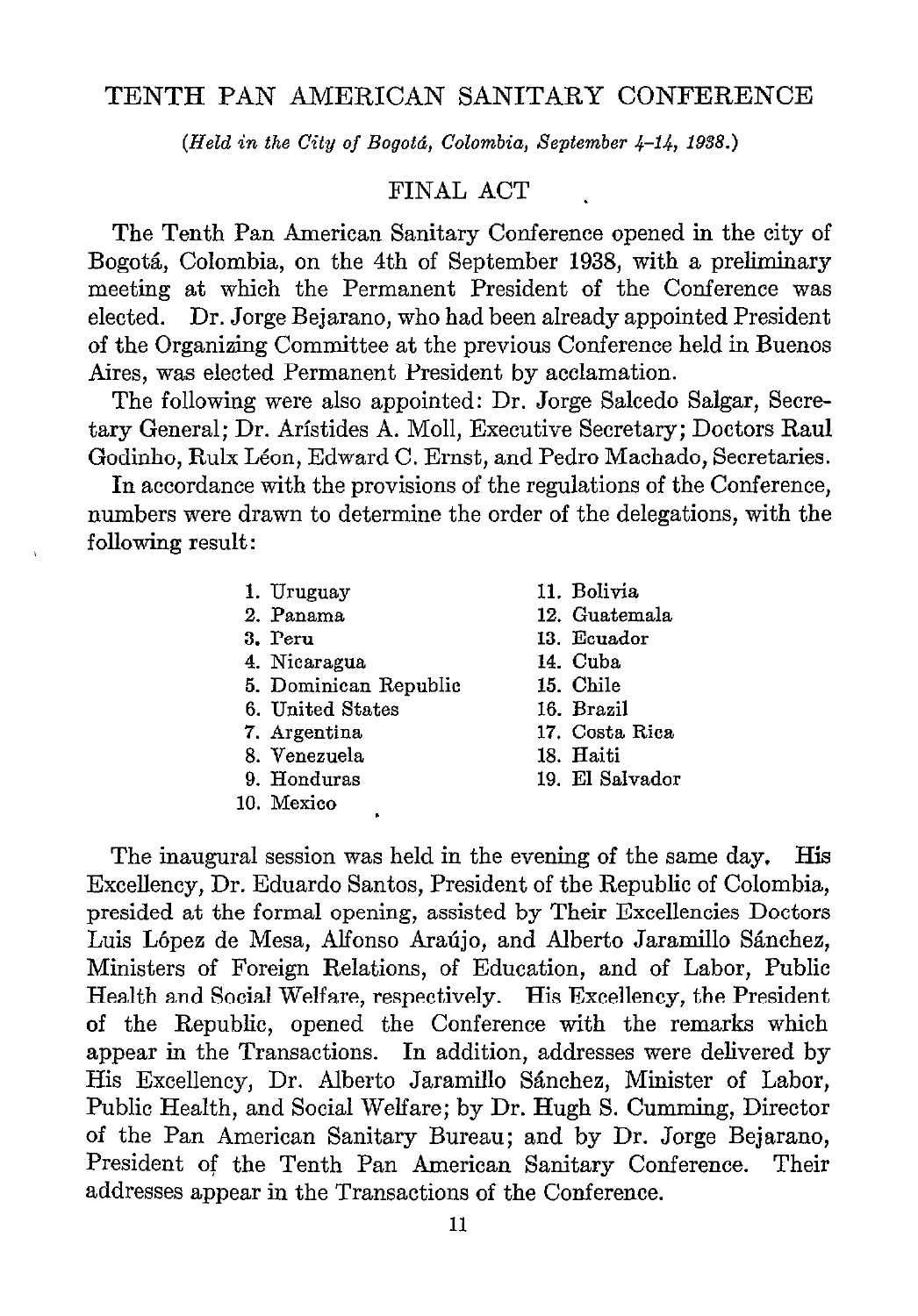#### **COMMITTEES**

The following committees were appointed:

Credentials: Dr. Pedro Ordóñez Díaz, Dr. Telémaco Battistini, and Dr. Juan Antonio Montalvan.

Resolutions: Dr. Miguel Sussini, Dr. Jo50 de Barros Barreto, Dr. Carlos Enrique Paz Soldan, Dr. Luis Gait&n, Dr. Edward C. Ernst, Dr. Manuel Martfnez BBez, Dr. A. L. Briceño Rossi, Dr. Justo F. Gonzalez, Dr. Jorge Bejarano, Dr. Jorge Salcedo Salgar and Dr. Aristides A. Moll.

In accordance with the report of the Secretary General, the Conference approved the powers of the following delegates:

Argentina: Dr. Miguel Sussini, Dr. Alfredo Sordelli. Bolivia: Dr. Juan Manuel Baleazar, Dr. Félix Veintemillas. Brazil: Dr. João de Barros Barreto, Dr. Raul Godinho, Dr. Mario Pinotti. Chile: Dr. AtilioMacchiavello, Dr. Carlos Maldonado Boggiano, Dr. José Mardones. Colombia: Dr. Jorge Bejarano, Dr. Arturo Robledo, Dr. Roberto Franco, Dr. Juan Pablo Llinás, Dr. Francisco Gómez Pinzón, Dr. Rubén Gamboa Echandía, Dr. Bernardo Samper, Dr. Luis Patiño Camargo, Dr. Jesús Peláez Botero, Dr. Luis Cuervo Marquez, Dr. Napole6n Franco Pareja, Dr. Juan N. Corpas, Dr. Julio Aparicio, Dr. Jorge E. Cavelier, Dr. Calixto Torres Umaña, Dr. Alfonso Esguerra Gómez, Dr. Jorge Salcedo Salgar. Costa Rica: Dr. Antonio Peña Chavarrfa. Cuba: Dr. Pedro Machado. Dominican Republic: Dr. Enrique Aguiar. Ecuador: Dr. Juan Antonio Montalvan, Dr. M. Moreno Tinajero. El Salvador: Dr. Luis Gaitán. Guatemala: Dr. Luis Gaitán. Haiti: Dr. Rulx Léon. Honduras: Dr. Pedro Ordóñez Díaz, Dr. Humberto Dfaz. Mezico: Dr. Manuel Martínez Báez, Dr. Baltazar Izaguirre Rojo. Nicaragua: Dr. Luis Manuel Debayle. Panama: Dr. Amadeo Vicente Mastellari. Peru: Dr. Dagoberto González, Dr. Telémaco Battistini, Dr. Raríl Rebagliati, Dr. Carlos Enrique Paz Sold&n. United States: Dr. Thomas Parran, Dr. Edward C. Ernst, Dr. C. V. Akin, Dr. E. V. McCollum, Dr. Wilbur A. Sawyer, Dr. Marian M. Crane. Uruguay: Dr. Justo F. González. Venezuela: Dr. A. L. Briceño Rossi, Dr. Pastor Oropeza, Dr. Arnoldo Gabaldon, Dr. José 1. Baldb, Dr. M. Lares Gabaldón. Pan American Sanitary Bureau: Dr. Hugh S. Cumming, Dr. John D. Long, Dr. Aristides A. Moll, Dr. J. R. Murdock, Mr. William Boas. Rockefeller Foundation: Dr. Fred L. Soper. Health Organization of the League of Nations: Dr. O. Olsen. International Office of Public Health of Paris: Dr. Hugh S. Cumming. International Labor Office: Mr. Alfredo Vásquez Carrizosa.

# RESOLUTIONS AND RECOMMENDATIONS

After due consideration the Tenth Pan American Sanitary Conference approved the following resolutions and recommendations :

## PAN AMERICAN SANITARY BUREAU

The Tenth Pan American Sanitary Conference approves the amendments to the Constitution and Bylaws of the Pan American Sanitary Bureau appearing in the Transactions, with referente to annual quotas for the Bureau, membership of the Directing Council, and organization of the Pan American Sanitary Conferences and of the Pan American Conferences of National Directors of Health.

.,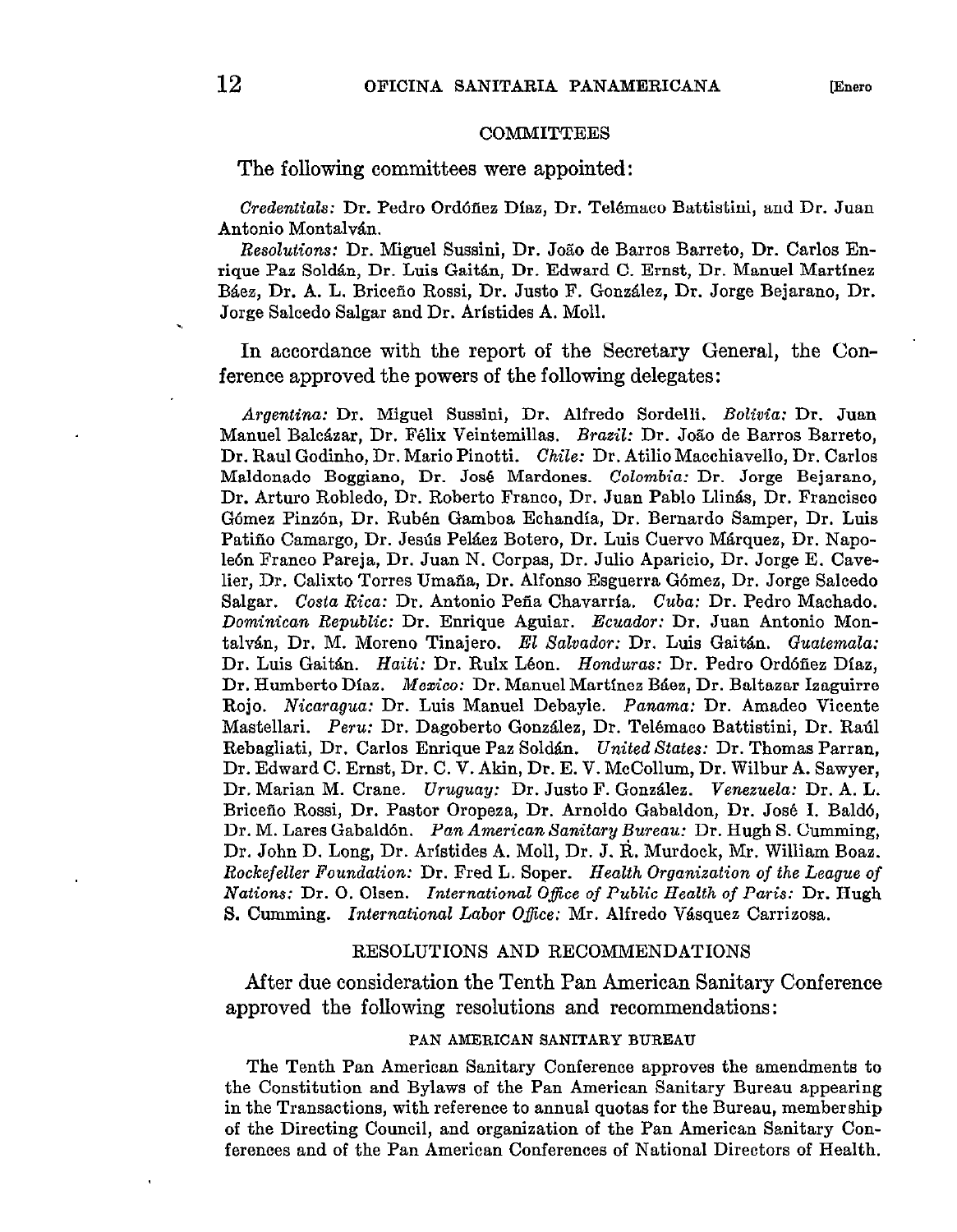### UNITED STATES PUBLIC EEALTH SERVICE

The Tenth Pan American Sanitary Conference joins in the resolution proposed by the Delegation of Peru, expressing appreciation to the United States Public Health Service for the valuable cooperation it has rendered to the Pan American Sanitary Bureau, thereby making it possible to extend technical assistance to the countries of Latin America.

# PUBLIC HEALTH ORGANIZATION

In view of the progress already achieved in public health organization by various oountries, the Tenth Pan Ameritan Sanitary Conference reiterates the recommendations of previous conferences in referente to coordination of al1 public health activities under a common technical administration. The Conference likewise reiterates the recommendations of previous conferences concerning selection, permanence, regular promotion, and adequate remuneration of public health personnel.

#### PUBLIC HEALTH PROFESSION

The Tenth Pan American Sanitary Conference expresses the hope that, in the countries where Publio health is not a profession, it be established as such on the basis of the merit system, following the creation of schools of hygiene for special training of physicians and instruction of auxiliary personnel.

### MARITIME AND AERIAL QUARANTINE

The Tenth Pan American Sanitary Conference recommends that the Pan American Sanitary Bureau appoint a special committee to undertake a thorough study of bills of health in the Amerioan Republics.

It recommends that the Pan Amerioan Sanitary Bureau seek means to facilitate in the countries of America the use of efficient and economical methods for the sanitary treatment of vessels.

In view of the present and future importance of aerial navigation from the standpoint of international public health, the Conference recommends that a committee be appointed by the Pan American Sanitary Bureau to study and review the provisions now in force on this subject, with a view to their incorporation in the Pan American Sanitary Code.

### PUBLIC HEALTH NURSING

The Tenth Pan American Sanitary Conference recommends that public health nursing staffs be established in Health Departments, or expanded if already existing.

### VITAL STATISTICS

The Tenth Pan American Sanitary Conference recommends that the practice of inoluding bureaus of vital statistics under Public Health Departments be generally adopted in the countries that are members of the Pan American Sanitary Bureau.

#### PHARMACOPOEIA

To those countries that have no National Pharmacopoeia, the Tenth Pan American Sanitary Conference recommends that, following similar action by various nations of the Continent, and if deemed advisable, the Spanish edition of the Pharmacopoeia of the United States be adopted as a useful means of achieving uniform control of medicinal producta.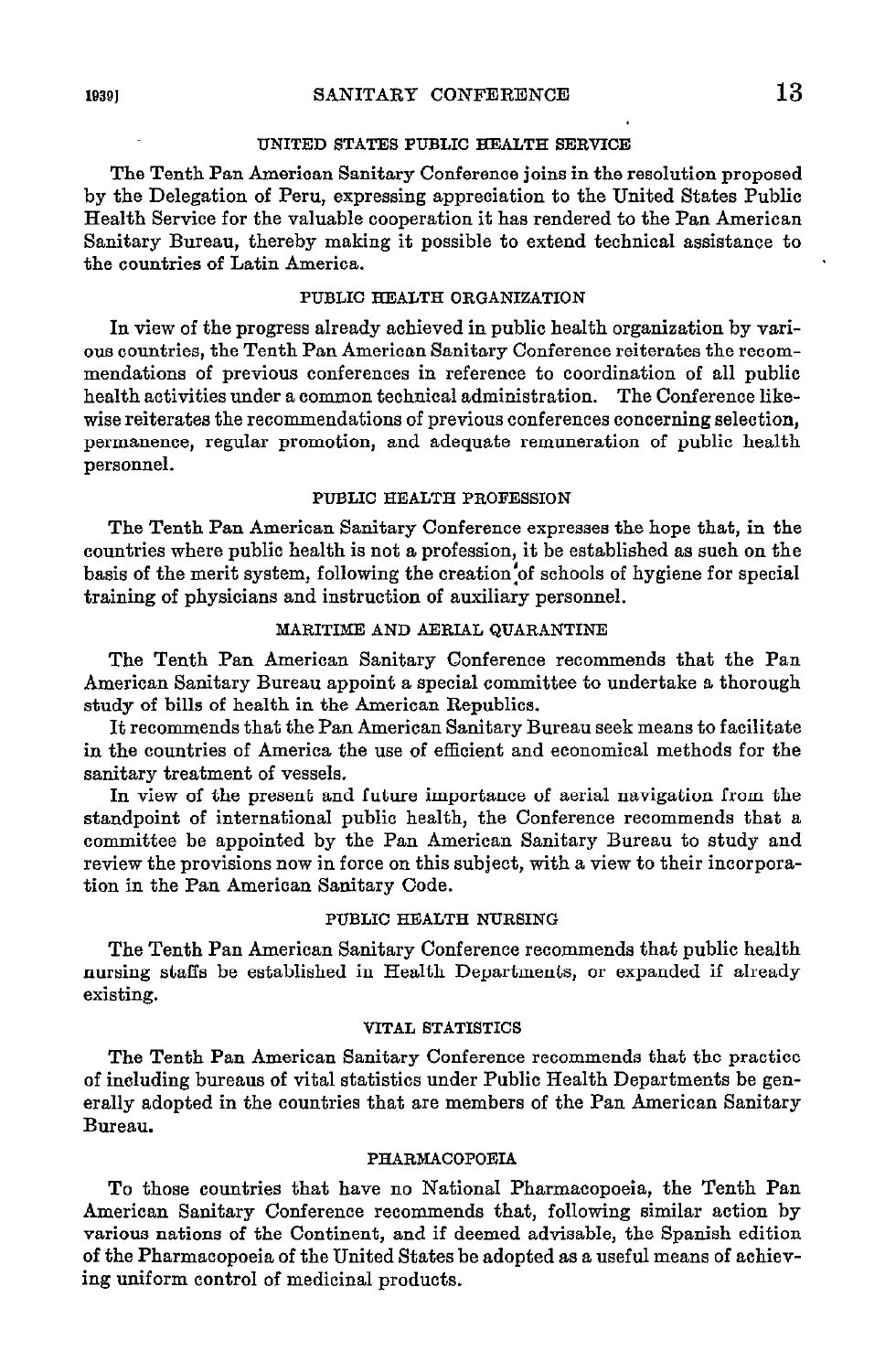## INSTITUTES OF HEALTH

With the conviction that in order to assure further advancement in public health in the nations of America it is essential that institutes be established for purposes of research and training in connection witb diseases of public health concern, the Tenth Pan Ameriean Sanitary Conference recommends that said institutes be established in the near future in the countries that do not have them, following as far as possible the standards prepared by the Pan American Sanitary Bureau, in accordance with the resolution approved by the Ninth Pan American Sanitary Conference.

### INTERNATIONAL HEALTH EXPOSITION

The Tenth Pan American Sanitary Conference recommends that the governments of the countries of America prepare for the next Pan American Sanitary Conference as much material as possible for an international health exposition, showing the progresa achieved in the various countries in combating disease, and emphasiaing the most effective methods of public health education and information.

#### HEALTH MUSEUM

The Tenth Pan Ameriean Sanitary Conference commends: The National Department of Health of Chile for its exhibition of a valuable public health museum and excellent material at the health exposition recently held; Uruguay for the Wall posters exhibited at the exposition, showing how the problem of nutrition is being solved by that Republic; and the Ministry of Public Health of Colombia for its contribution to the exposition.

#### SOCIAL SECURITY

The Tenth Pan American Sanitary Conference expresses its satisfaction with the reporta of the delegates of various countries concerning the resulta of social security legislation; the benefits of this system are hereby recognized, and it is submitted to the governments of the countries where it has not been enacted, for consideration and adoption as a group health insurance measure.

#### FOOD AND NUTRITION

The Tenth Pan American Sanitary Conference expresses its satisfaction with the work and reports of the Nutrition Committee of the Pan American Sanitary Bureau and of the delegations of severa1 countries; recommends that this Committee be established on a permanent basis; urges the authorities of the American Republics to give careful consideration to the recommendations and conclusions of the Committee's report; and further recommends that the health departments of the nations of America continue to develop their work on food and nutrition as public health activities.

### COMMUNITY RESTAURANTS

The Tenth Pan American Sanitary Conference deems it desirable for public health authorities to participate in the activities of community restaurants, whether public or private, for school children and adults, for the purpose of educating the public on a well balanced diet at a minimum cost.

### DRINKING WATER STANDARDS

With reference to the sanitation of drinking water supplies in the several countries, the Tenth Pan Ameritan Sanitary Conference deems that it would be especially desirable to prepare minimum standards applicable to water intended for human consumption, covering bacteriological and chemical characteristics.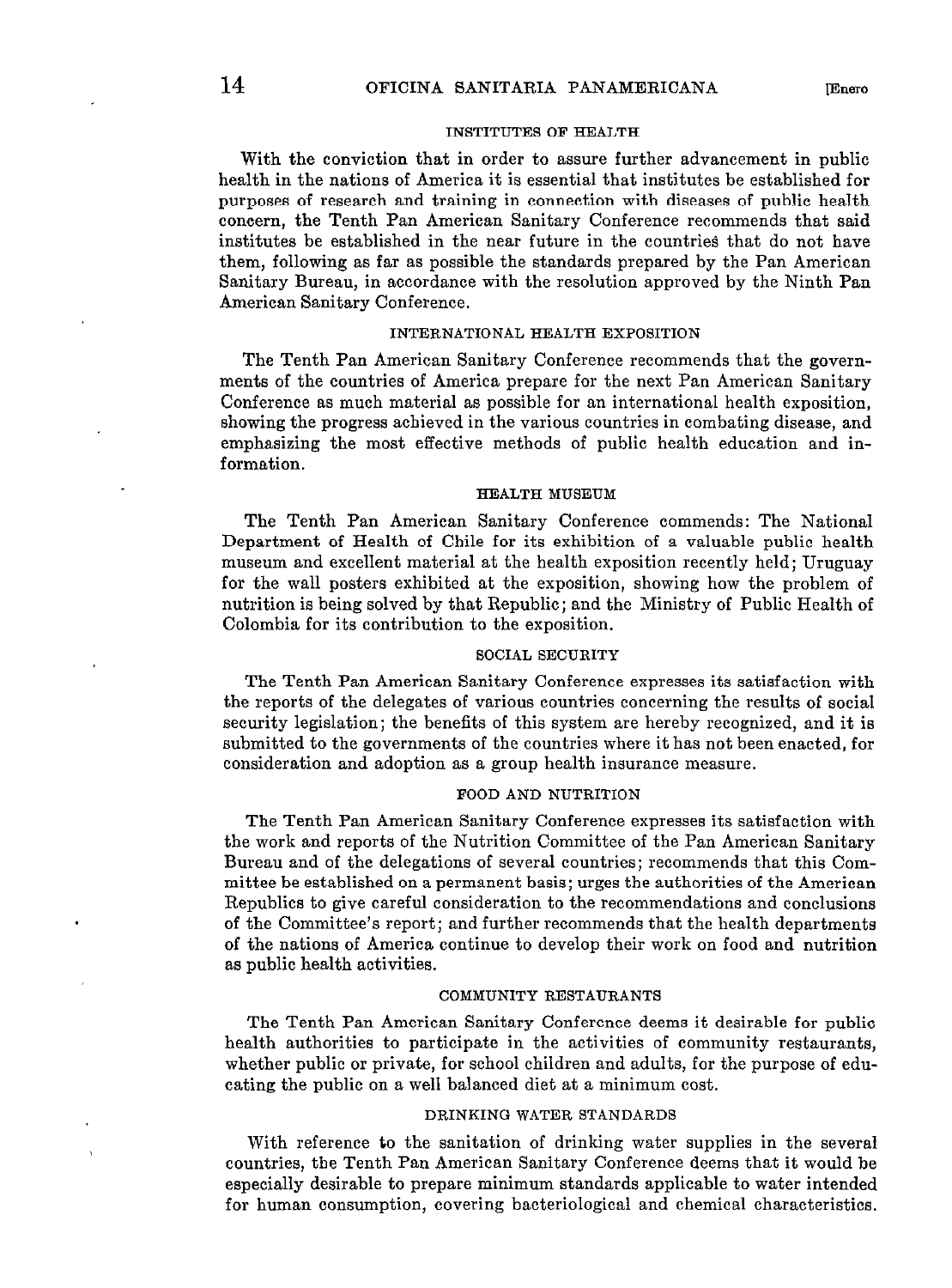In order to carry out this resolution the Conference recommends that the experts of the Pan American Sanitary Bureau communicate with those of other countries for the purpose of preparing these standards and issuing as soon as possible an Instruction Manual to focus the attention of public health authorities on water supply problems.

## PAN AMERICAN CONFERENCE OF SANITARY ENGINEERS

In view of the desirability of standardizing sanitation procedures for sanitary engineering departments, the Tenth Pan American Sanitary Conference recommends that a Pan American Conference of the Sanitary Engineers of the departments of health of the American nations be held under the auspices of the Pan American Sanitary Bureau.

# COURSES IN SANITARY ENGINEERING

The Tenth Pan American Sanitary Conference expresses the hope that special courses in sanitary engineering will be offered as soon as possible by universities in those countries that do not have them, thus providing for the training of technical personnel in sanitary engineering.

# SANITARY HOMES

The Tenth Pan American Sanitary Conference has noted the progress of the nations of the Continent in the building of economic and sanitary homes for the people; commends this achievement that assures further advancement for the peoples of America; and recommends that this important public health work be continued.

### BIOLOGIC STANDARDS

In view of the need for a readily available and permanent supply of reference standards for biologic products, the Tenth Pan American Sanitary Conference suggests that the Health Section of the League of Nations be requested to designate, through the Pan American Sanitary Bureau, the Bacteriological Institute of Buenos Aires to manufacture or serve as depository for said standards.

#### MATERNAL WELFARE

The Tenth Pan American Sanitary Conference commends the Governments of America that have special laws on maternal welfare such as enacted recently by the Republic of Colombia.

### REPORTING OF PREGNANCY

The Tenth Pan American Sanitary Conference recommends that the Iaws of American countries incorporate the principie of compulsory reporting of pregnancy as a legal basis for maternal and Child welfare.

# REPORTING OF BIRTHS

The Tenth Pan American Sanitary Conference recommends the compulsory reporting of births to public health authorities in those countries where this measure is not yet in force.

### OBSTETRICAL CARE

For those countries where it appears that scientific obstetrical care does not reach the entire population, and is managed in rural districts by non-graduate midwives, the Tenth Pan Ameritan Sanitary Conference recommends that public health authorities endeavor to provide adequate training for midwives and supervise their activities.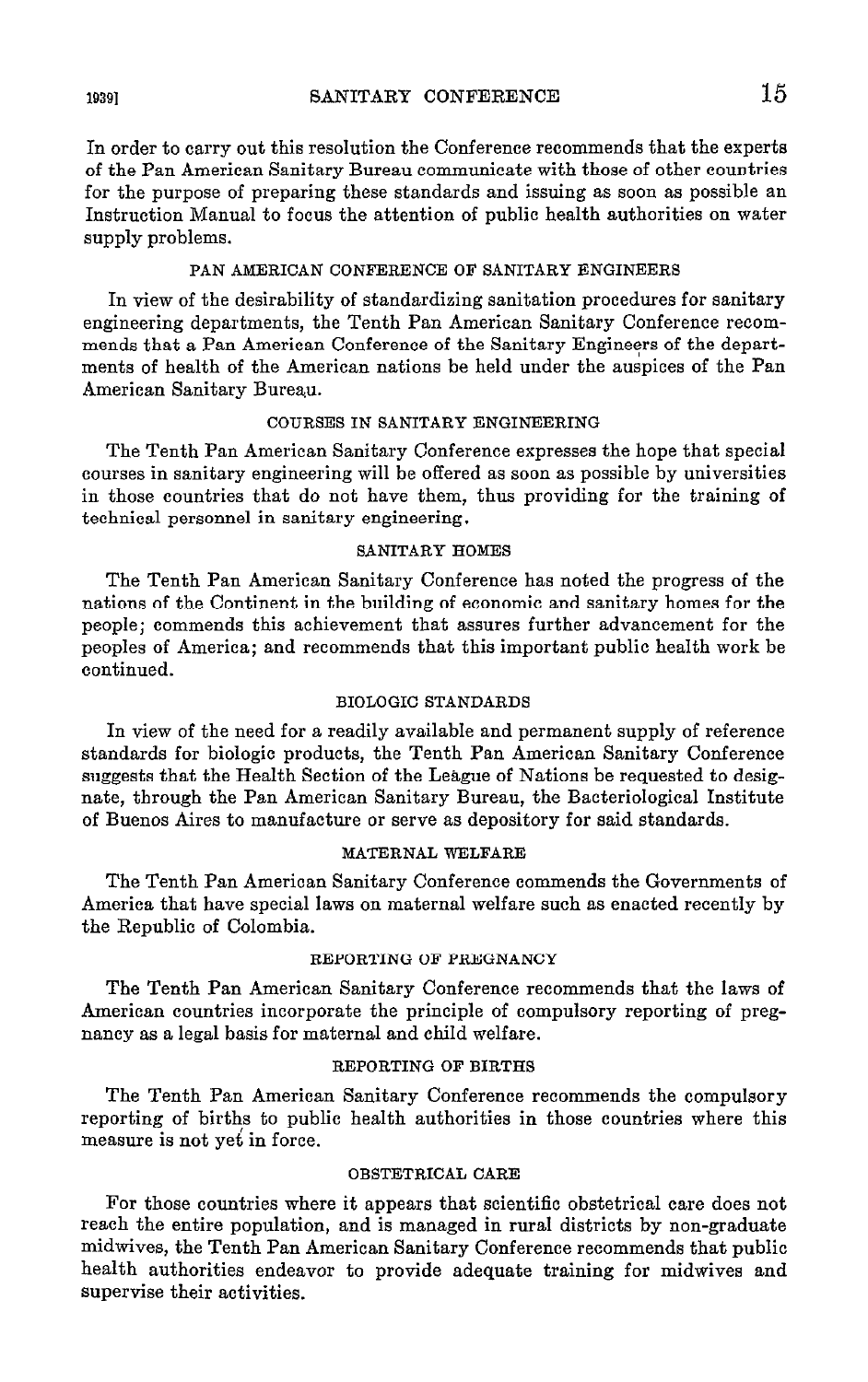The Tenth Pan American Sanitary Conference resolves: That the last day of session of the Pan American Sanitary Conference shall be considered as the Third Pan American Conference on Eugenics and Homiculture, having on the agenda the subject of Child hygiene; and that if it appears desirable, said Conference may be continued during the forthcoming Pan American Child Congress in Costa Rica in 1939. It is recommended that future Conferences on Eugenics and Homiculture be held in conjunction with Pan American Child Congresses.

#### **NARCOTICS**

Having considered the control methods adopted for the sale of narcotic drugs, the Tenth Pan American Sanitary Conference recommends that public health authorities attend to this problem and report their results to the Pan Ameritan Sanitary Bureau in order that other nations of the Continent may be informed.

#### ROCKEFELLER FOUNDATION

Having received reporte on the outstanding achievements of the Rockefeller Foundation in yellow fever research, and having heard the comments of the delegatea who have observed the investigations in South America, and considering that yellow fever is a disease of the greatest public health as well as commercial importance to al1 of the Ameritan Republics, the Tenth Pan American Sanitary Conference expresses gratitude and profound admiration for the work on prevention and research by the Rockefeller Foundation in the control of yellow fever.

#### NOBEL PRIZE

The Tenth Pan American Sanitary Conference commends to the Nobel Prize Committee for consideration for the Nobel Prize the investigators who have for the past twelve years carried on important research on yellow fever.

#### YELLOW FEVER VACCINATION

On the basis of the work done in yellow fever vaccination as a most efficient means for the prevention of jungle yellow fever, the Tenth Pan American Sanitary Conference recommends to the Governments of America that they establish vacoination facilities for persons residing in areas affected or menaced by this disease.

# CARDIOVASCULAR DISEASES

The Tenth Pan American Sanitary Conference recommends that the subject of "cardiovascular diseases from the public health standpoint" be included in the agenda for the next Pan American Sanitary Conference. The Conference suggests that the governments of the nations of America authorize the departments concerned to lend effective and decided support to research on cardiovascular diseases from the public health standpoint.

#### AMEBIASIS

The Tenth Pan American Sanitary Conference feels that amebiasis should be given careful consideration as a public health problem in America, and therefore recommends that Health Departments undertake studies for the purpose of (a) determining the incidence of the disease and its clinical and especially atypical forms; (b) developing standard methods of diagnosis;  $(c)$  making a comparative study of treatment methods with a view to improvement; and (d) expanding public health information and education activities.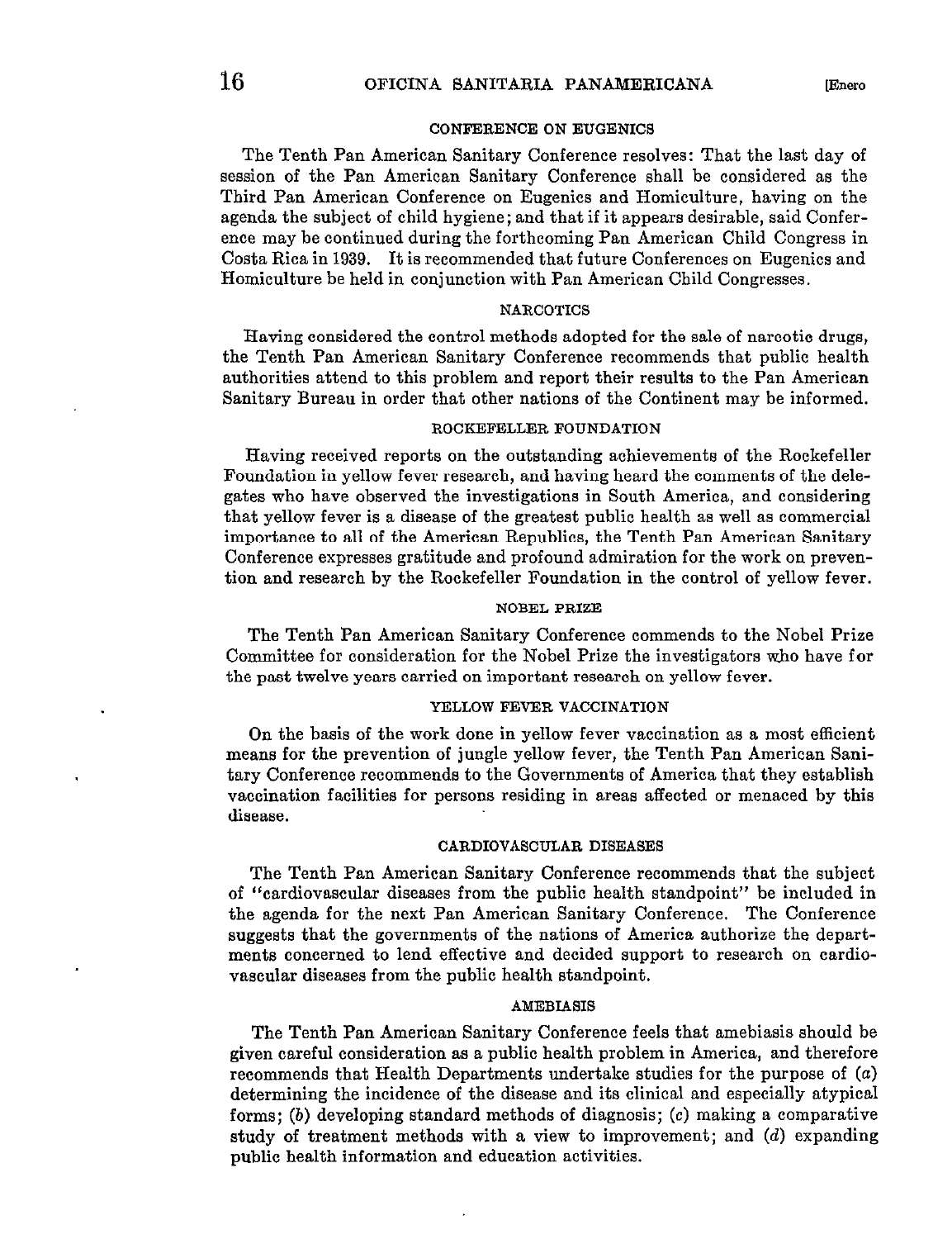#### LEPROSY

The Tenth Pan American Sanitary Conference recommends that research work on leprosy be given special attention by the proper authorities for the purpose of improving preventive measures in the campaign against this disease in the nations of the American Continent; commends the health departments of the Republics of Brasil and Colombia for their efforts toward the prevention of leprosy; and further rgcommends that the resolutions of the International Congress on Leprosy, held in Cairo in March of this year, be given due consideration.

## MALARIA

In view of the importance of malaria, and the need for acquiring additional knowledge of this disease, the Tenth Pan American Sanitary Conference recommends :

That the Pan American Sanitary Bureau be authorized to appoint a Committee of Experts to undertake, in cooperation with the public health authorities of the nations of the Continent, a study of the present state of our knowledge of malaria in America with special reference to problems that require solution. The general report of the Committee should be submitted to the next Conference of Directors of Health.

That in addition to the program agreed upon, a special study be undertaken by the Committee on every phase of the following matters:  $(a)$  vectors responsible for the transmission of malaria in the several countries;  $(b)$  laws in force covering campaigns against malaria and results obtained; (c) incidence of malaria in each country;  $(d)$  standardization of malarial nomenclature in accordance with work already undertaken by other international organizations; (e) native drugs of the New World with special reference to Cinchona and its cultivation.

That the Bureau be further authorized to communicate with the International Commission on Nomenclature of Causes of Death suggesting the inclusion of bilious hemoglobinuric fever (blackwater fever) as section (c) uuder number 38, malaria, in the International List of Causes of Death.

That the Governments of the nations of America where malaria is prevalent be urged to determine the numerical importance of deaths appearing under the heading of "unknown causes."

#### PLAGUE

The Tenth Pan American Sanitary Conference joins in the resolution proposed by various delegations commending both the Pan American Sanitary Bureau and Dr. John D. Long for the cooperative campaign in the control and reduction of plague in South America, and wishes to emphasize the value and importance of the work done in combating this disease in several countries of America.

### TYPHTJS FEVER

The Tenth Pan American Sanitary Conference commends the progress made as shown by the contributions on control and prevention of typhus fever in America, and recommends that the work be continued, especially in research on immunological methods for the control of this disease.

# AMERICAN TRYPANOSOMIASIS

In view of the increase of Chagas' disease, especially among the inhabitants of rural districts in certain countries, the Tenth Pan Ameritan Sanitary Conference suggests that research on this disease be further extended with a view to its prevention.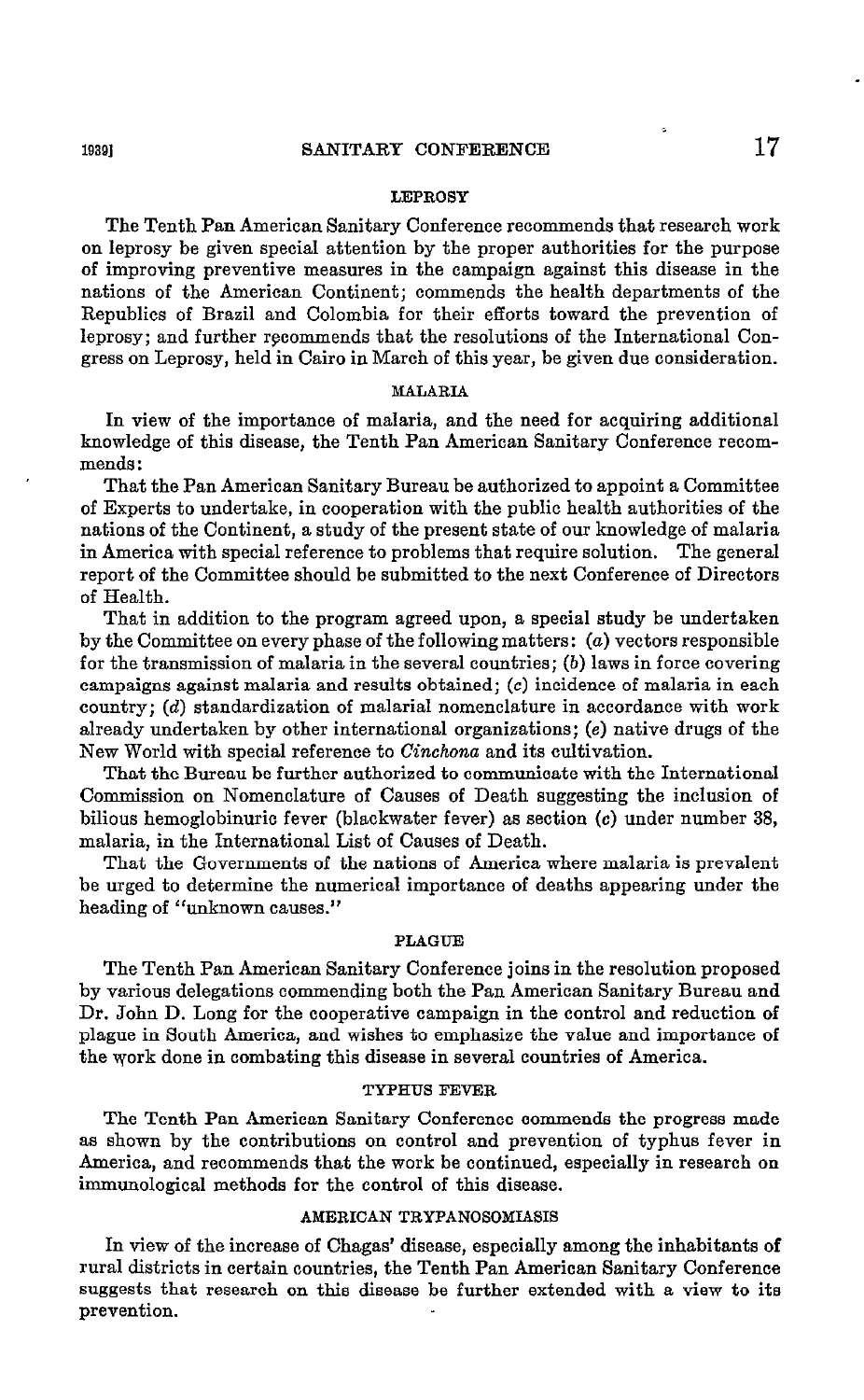### TUBERCULOSIS

The Tenth Pan American Sanitary Conference has noted the important contributions on the problem of tuberculosis and the efforts of the various countriee to mitigate its ravages, and recommends that every specialized attention be given constantly to this disease, and that sufficient funds be appropriated to make further advances in its control.

#### VENEREAL DISEASE

Having heard various important reports on the problem of combating venereal disease, the Tenth Pan American Sanitary Conference commends the Governments and institutions of the countries that have undertaken this work, which should be of.eonsiderable benefit to the peoples of the Continent.

In order that the experience acquired may become generally available, the Conference resolves that the reports be gathered in summarized form to serve as a guide in the campaign against venereal disease in al1 the nations of the Continent.

#### LABORATORIES

In view of the primary importance of laboratory methods for the diagnosis, control of treatment and proof of cure of venereal diseases, the Tenth Pan American Sanitary Conference recommends that laboratories be accorded the leadership to which they are entitled, and that al1 laboratory diagnostic procedures be supervised, directed and given support in every country by tbe government department charged with prevention of venereal disease.

### COMPLIMENTARY RESOLUTIONS

The Tenth Pan American Sanitary Conference commends and thanks:

The Government and the people of the Republic of Colombia for the generous and cordial hospitality extended in every respect to the delegates. This resolution includes also the Municipal Council of the City of Bogotá and tbe Ministry of Labor, Public Health and Social Welfare for the reception accorded the delegates upon their arrival in Colombia.

The Organizing Committee and especially its President, Dr. Jorge Bejarano, for tbeir excellent work.

The Officers of the Conference for their constant and untiring efforts, which contributed in a large measure to the success of the meetings.

The Director of the National Library, Mr. Daniel Samper Ortega, for his courtesy in making the halls of the Library available for tbe sessions of the Conference.

The Academy of Medicine and other medical and allied societies for the courtesies extended to the delegates.

The Pan American Sanitary Bureau for its active and constant cooperation in the preparatory work and organization of the Conference.

The special representatives of the Health Section of the League of Nations, of the International Office of Public Health of Paris, of the International Labor Office, and of the Rockefeller Foundation.

The press of Colombia and the broadcasting stations of the city of Bogotá for the extensive publicity given to the Conference.

Steamship and air lines that granted special discounts for transportation of tbe delegates.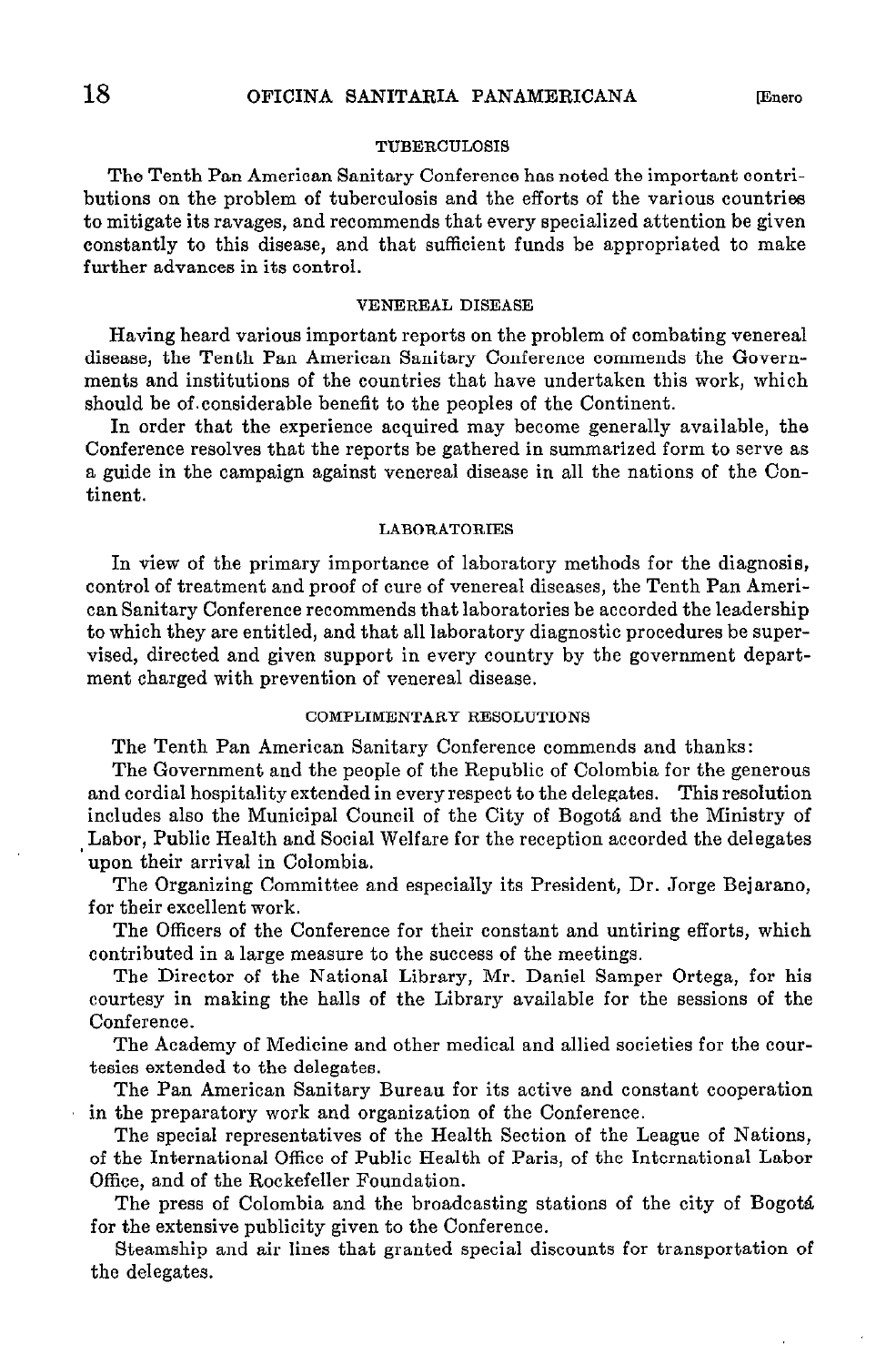#### DIRECTING COUNCIL

In accordance with the Constitution and Bylaws of the Pan American Sanitary Bureau, the following were elected members of the Directing Council:

> Honorary President: Dr. Jorge Bejarano (Colombia) Director: Dr. Hugh S. Cumming (United States) Vice Director: Dr. Joáo de Barros Barreto (Brasil) First Counselor: Dr. Miguel Sussini (Argentina) Second Counselor: Dr. A. Peña Chavarrfa (Costa Rica) Executive Secretary (ex officio): Dr. Arístides A. Moll Members: Dr. Atilio Macchiavello (Chile) Dr. Luis Manuel Debayle (Nicaragua) Dr. A. L. Briceño Rossi (Venezuela)

Dr. Dagoberto González (Peru)

Dr. Manuel Martfnez Báez (Mexico)

Dr. Pedro Machado (Cuba)

Dr. Juan Antonio Montalván (Ecuador)

Honorary members: Dr Carlos Enrique Paz Soldán (Peru)

Dr. Justo F. González (Uruguay)

Dr. Luis Gaitán (Guatemala)

# MEETING OF THE NEXT CONFERENCE

It was unanimously agreed that the Eleventh Pan American Sanitary Conference be held in the city of Rio de Janeiro in 1942, the exact date to be specified by the Government of Brasil.

Signed in the city of Bogotá on the fourteenth day of September 1938, and authentieated copies delivered to each one of the delegations at the Conference. Copies should be forwarded tbrough diplomatic channels to the Ministry of Foreign Relations of Colombia and to the Pan American Sanitary Bureau for transmission to the nations concerned.

Jorge Bejarano, President: Jorge Salcedo Salgar, Secretary General; Arístides A. Moll, Executive Secretary; Raul Godinho, Secretary; Rulx Léon, Secretary; Edward C. Ernst, Secretary; Pedro Machado, Secretary.

Argentina: Miguel Sussini, Alfredo Sordelli; Bolivia: Juan Manuel Balcázar, Félix Veintemillas; Brazil: João de Barros Barreto, Raul Godinho, Mario Pinotti; Chile: Atilio Macchiavello, Carlos Maldonado Boggiano, José Mardones; Co-Eombia: Jorge Bejarano, Arturo Robledo, Roberto Franco, Juan Pablo Llinás, Francisco Gómez Pinzón, Rubén Gamboa Echandfa, Bernardo Samper, Luis Patiño Camargo, Jesús Peláez Botero, Luis Cuervo Márquez, Napoleón Franco Pareja, Juan N. Corpas, Julio Aparicio, Jorge E. Cavelier, Calixto Torres Umaña, Alfonso Esguerra Gómez, Jorge Salcedo Salgar; Costa Rica: Antonio Peña Chavarria; Cuba: Pedro Machado; Dominican Republic: Enrique Aguiar; Ecuador: Juan Antonio Montalván, M. Moreno Tinajero; El Salvador: Luis Gaitán; Guatemala: Luis Gaitán; Haiti: Rulx Léon; Honduras: Pedro Ordóñez Díaz, Humberto Díaz; Mezico: Manuel Martfnez Báez, Baltazar Izaguirre Rojo; Nicaragua: Luis Manuel Debayle; Panama: Amadeo Vicente Mastellari; Peru: Dagoberto González, Telémaco Battistini, Raúl Rebagliati, Carlos Enrique Paz Soldán; United States: Thomas Parran, Edward C. Ernst, C. V. Akin, E. V. McCollum, Wilbur A. Sawyer, Marian M. Grane; Uruguay: Justo F. González; Venezuela: A. L. Briceño Rossi, Pastor Oropeza, Arnoldo Gabaldon, José 1. Baldó, M. Lares Gabaldón.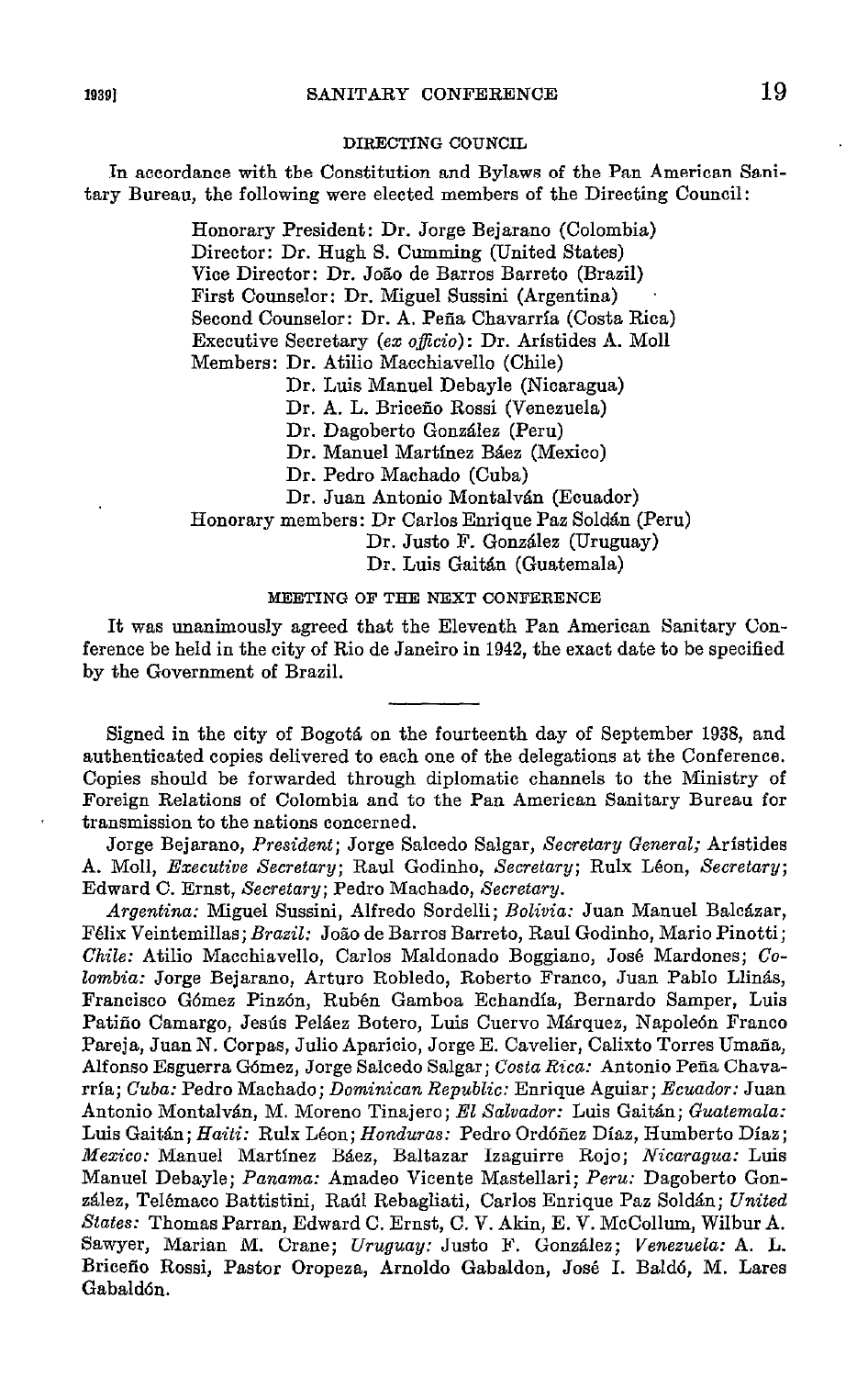# AMENDMENTS TO THE CONSTITUTION AND BYLAWS OF THE PAN AMERICAN SANITARY BUREAU

# **FUNDS**

Whereas, the Inter-American Conference for the Maintenance of Peace, held in Buenos Aires in 1936, passed a resolution approving tentative plans for expansion of the work of the Pan American Sanitary Bureau, and whereas it is impossible not only to increase the work as stated in said resolution, but also to continue the activities undertaken thus far upon request of various Governments, unless the funds of the Pan American Sanitary Bureau are increased,

Therefore, be it resolved by the Tenth Pan American Sanitary Conference that the first two paragraphs of Section 6, Article 1, of the Constitution and Bylaws of the Pan American Sanitary Bureau be and they are hereby amended to read as follows, subject to approval by the Governments, members of the Pan American Sanitary Bureau:

Section  $6$ . The Pan American Sanitary Bureau shall be provided with a fund of not less than \$100,000 yearly, apportioned among the signatory Governments on the same basis as are the funds of the Pan Ameritan Union. (Article 60, Pan American Sanitary Code.)

In order to facilitate the keeping of accounts the rate will be 40 cents American currency for every 1,000 inhabitants until increased by competent authority or changed by fluctuations in population in the respective countries.

# DIRECTING COUNCIL

For the purpose of strengthening, expanding, and developing the health program in the Americas through better understanding and cooperation among the American Republics,

Be it resolved by the Tenth Pan American Sanitary Conference that the following articles of the Constitution and Bylaws of the Pan American Sanitary Bureau be and they are hereby amended to read as follows:

### ARTICLE 2

#### DIRECTING COUNCIL

#### MEMBERSHIP

Section 2. The designation of members of the Directing Council of the Pan American Sanitary Bureau shall be governed by the principle of rotation of all countries in Office, with the possible exception 6f the Office of Director, in the discretion of every Pan American Sanitary Conference. At each Conference different countries shall be thus selected to hold Office in the Directing Council.

(a) The Directing Council of the Pan American Sanitary Bureau shall be composed of eleven members; namely, one Director, one Vice Director, two Counaelors, and seven Members.

(b) For the offices of Vice Director and Counselors, health experta shall be elected who have rendered distinguished service in public health in their respective countries, thereby assuring the technical development of the Pan American Sanitary Bureau.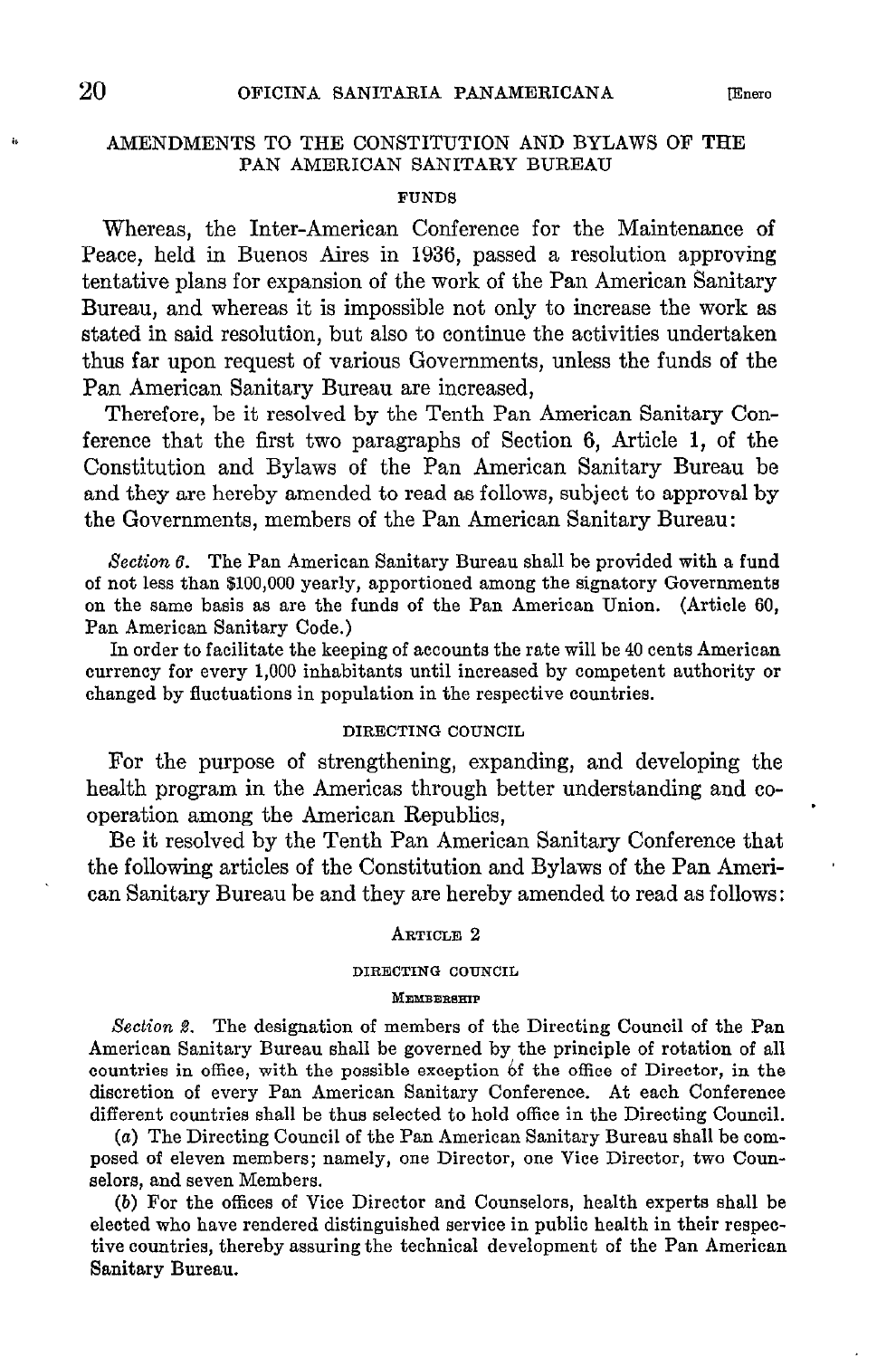(c) Every Pan Ameritan Sanitary Conference shall designate the countries that will hold Office in the Directing Council. No country may be represented by more than one member.

(d) Election shall be by secret ballot.

(e) Should there be no absolute majority on the first ballot, the second ballet shall be confined to those who have secured the largest numbers of votes, and the one securing the bighest number shall be elected. In the event of a tie, choice will be made by lot.

cf) Members elected will hold Office until the next Conference and they may not be reelected.

(9) The members selected shall be persons connected with the public health services of their respective countries, and the selection shall be subject to approval by their Governments.

(h) The country selected for holding each succeeding Conference shall be entitled to an ex officio office in the Directing Council. Upon conclusion of the Conference ita President shall become Honorary President of the Directing Council.

 $(2)$  Persons who have rendered distinguished service in Pan American public health may be elected Honorary Members of the Directing Council by the Pan American Sanitary Conferences.

 $(j)$  In order to facilitate his work, the Director may appoint to his staff such persona as may be necessary for the proper functioning of his Office, assigning to them such titles as he may deem appropriate to the duties performed.

 $(k)$  The Chief Traveling Representative and the Editor of the Bulletin shall be also ez oficio members of the Directing Council.

(2) The Editor of the Bulletin shall act as Executive Secretary of the Directing Council.

 $(m)$  The Directing Council will fill any vacancy, except in the office of Director, that may arise, for any cause, in ita membership.

# . DIRECTORS IN THE SECTION OF  $\mathbf{D} \mathbf{I} \mathbf{R} \mathbf{E} \mathbf{C} \mathbf{T} \mathbf{O}$

Section 5. The Director shall preside over the sessions of the Directing Council, shall manage the affairs pf the Bureau, and shall represent the latter in his official capacity. He should reside in the city of Washington.

#### VICE DIRECTOR

Section 7. In case of prolonged absence, resignation, death or disability of the Director, the Vice Director shall assume the Office. If for any reason the latter may not assume office, the other members of the Directing Council shall appoint a Director.

### COUNSELORS AND MEMBERS

Section 8. Upon acceptance of their respective offices, Counselors and Members assume the duty of cooperating in the work of the Bureau.

### ARTICLE 3

### ACTIVE MEMBERS

Section 4. The active members of the Directing Council of the Pan American Sanitary Bureau shall be the Director, the Vice Director, the Counselors and the members elected in the manner provided by the Pan American Sanitary Conferences.

Al1 active members shall be entitled to voice and vote.